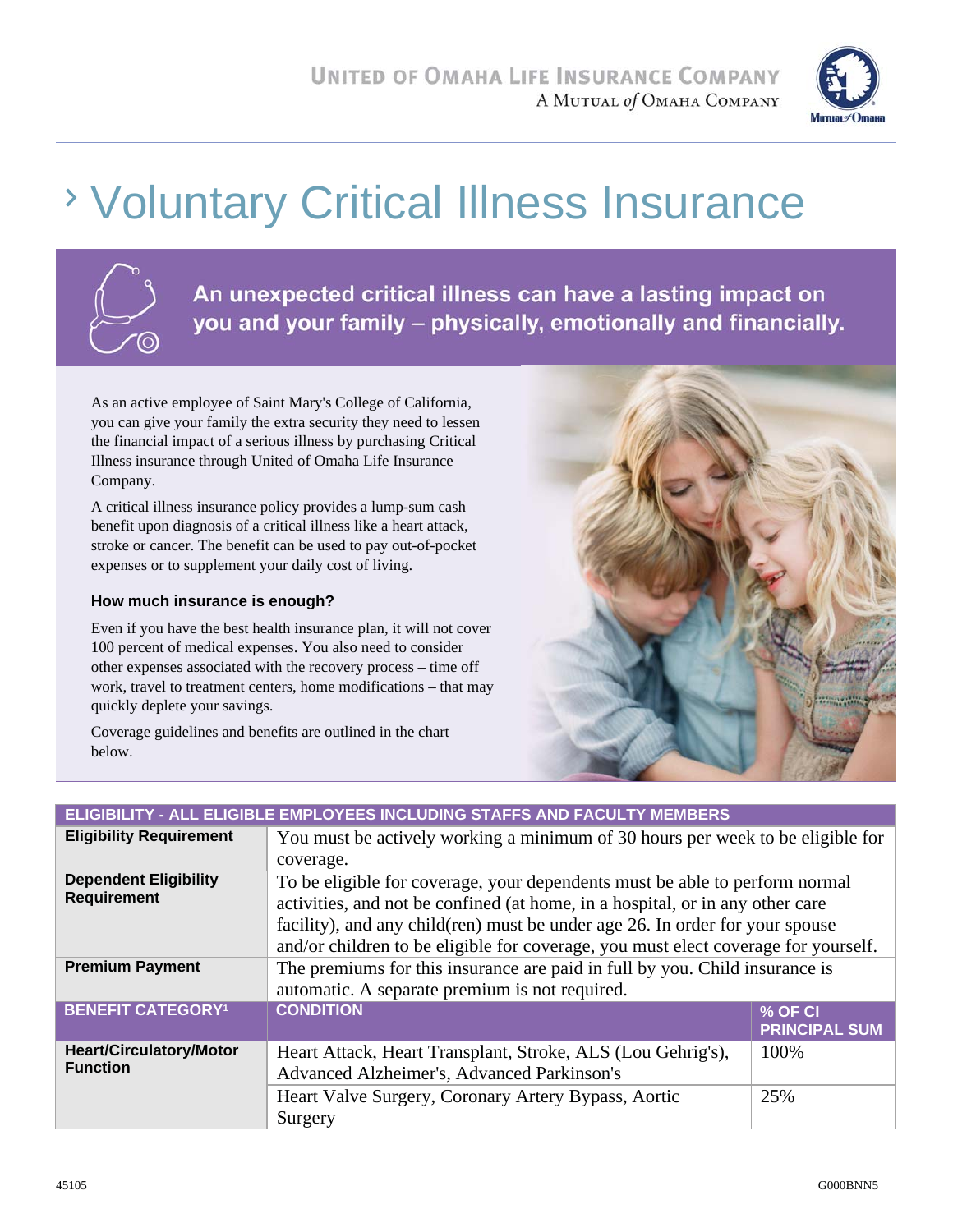| Organ                                                                  | Major Organ Transplant/Placement on UNOS List, End-Stage<br><b>Renal Failure</b>                                                                                                                                                                                                                                       |                                                           |  | 100%                    |
|------------------------------------------------------------------------|------------------------------------------------------------------------------------------------------------------------------------------------------------------------------------------------------------------------------------------------------------------------------------------------------------------------|-----------------------------------------------------------|--|-------------------------|
|                                                                        |                                                                                                                                                                                                                                                                                                                        | Acute Respiratory Distress Syndrome (ARDS)                |  | 25%                     |
| <b>Childhood/Developmental</b><br>*benefits only available to children | Cerebral Palsy, Structural Congenital Defects, Genetic<br>100%<br>Disorders, Congenital Metabolic Disorders, Type 1 Diabetes                                                                                                                                                                                           |                                                           |  |                         |
| <b>Cancer</b>                                                          | Cancer (Invasive)                                                                                                                                                                                                                                                                                                      |                                                           |  | 100%                    |
|                                                                        | <b>Bone Marrow Transplant</b>                                                                                                                                                                                                                                                                                          |                                                           |  | 50%                     |
|                                                                        | Carcinoma in Situ                                                                                                                                                                                                                                                                                                      |                                                           |  | 25%                     |
| <b>COVERAGE GUIDELINES<sup>2</sup></b>                                 |                                                                                                                                                                                                                                                                                                                        |                                                           |  |                         |
|                                                                        | <b>MINIMUM</b>                                                                                                                                                                                                                                                                                                         | <b>MAXIMUM</b>                                            |  | <b>GUARANTEE ISSUE3</b> |
| <b>For You</b><br>Elect in \$10,000 increments                         | \$10,000                                                                                                                                                                                                                                                                                                               | \$20,000                                                  |  | \$20,000                |
| <b>Spouse</b><br>Elect in \$10,000 increments                          | \$10,000                                                                                                                                                                                                                                                                                                               | 100% of employee's CI<br>Principal Sum, up to<br>\$20,000 |  | \$20,000                |
| Child(ren)<br>*benefit for each child                                  |                                                                                                                                                                                                                                                                                                                        | 25% of employee's CI Principal Sum, up to<br>\$4,000      |  | \$5,000                 |
| <b>ADDITIONAL BENEFITS</b>                                             |                                                                                                                                                                                                                                                                                                                        |                                                           |  |                         |
| <b>Policy Benefit Maximum</b>                                          | The maximum payout amount is 300% of the CI Principal Sum amount for each<br>insured person. If the policy benefit maximum is reached for an insured person,<br>the coverage will terminate. Dependents will remain insured if you continue to<br>satisfy the eligibility requirements of the policy.                  |                                                           |  |                         |
| <b>Health Screening Benefit</b>                                        | Pays a flat, annual benefit of \$75 for a health screening test.                                                                                                                                                                                                                                                       |                                                           |  |                         |
| <b>Additional Occurrence</b><br><b>Benefit</b>                         | Once benefits have been paid for a Critical Illness, no additional benefits are<br>payable for that same Critical Illness for each insured person. Benefits are still<br>payable for any other Critical Illness in the same benefit category, for each<br>insured person.                                              |                                                           |  |                         |
| <b>Reoccurrence Benefit</b>                                            | The reoccurrence benefit is equal to 100% of the Critical Illness principal sum.                                                                                                                                                                                                                                       |                                                           |  |                         |
| <b>Portability</b>                                                     | When insurance ends, you have the right to continue group Critical Illness<br>insurance for yourself and your dependents.                                                                                                                                                                                              |                                                           |  |                         |
| <b>CONDITIONS &amp; LIMITATIONS</b>                                    |                                                                                                                                                                                                                                                                                                                        |                                                           |  |                         |
| <b>Coverage Termination</b><br>Due to Age                              | Coverage for you and your spouse terminates at age 65.                                                                                                                                                                                                                                                                 |                                                           |  |                         |
| <b>Benefit Waiting Period</b>                                          | There is no benefit waiting period.                                                                                                                                                                                                                                                                                    |                                                           |  |                         |
| <b>SERVICES</b>                                                        |                                                                                                                                                                                                                                                                                                                        |                                                           |  |                         |
| <b>Hearing Discount</b><br>Program                                     | The Hearing Discount Program provides you and your family discounted hearing<br>products, including hearing aids and batteries. Call 1-888-534-1747 or visit<br>www.amplifonusa.com/mutualofomaha to learn more.                                                                                                       |                                                           |  |                         |
| <b>Advocacy</b>                                                        | Advocacy services give an employee who has been diagnosed with a medical<br>condition access to skilled clinicians and nurses for personalized, problem-<br>solving assistance in a one-on-one setting. Call 1-866-372-5577 Monday - Friday<br>7 A.M. to 7 P.M. CST or email careadvocates@gilsbar.com for assistance. |                                                           |  |                         |

1Payment of a partial benefit reduces the remaining amount payable in a category.

2The amount of insurance for your spouse and child(ren) will be rounded to the next higher multiple of \$1,000, if not already an even multiple of \$1,000.

3Guarantee Issue is available to new hires. Amounts over the Guarantee Issue will require a health application/evidence of insurability. For late entrants, all amounts will require a health application/evidence of insurability. Amounts over the Guarantee Issue and/or not meeting minimum participation levels will require a health application/evidence of insurability.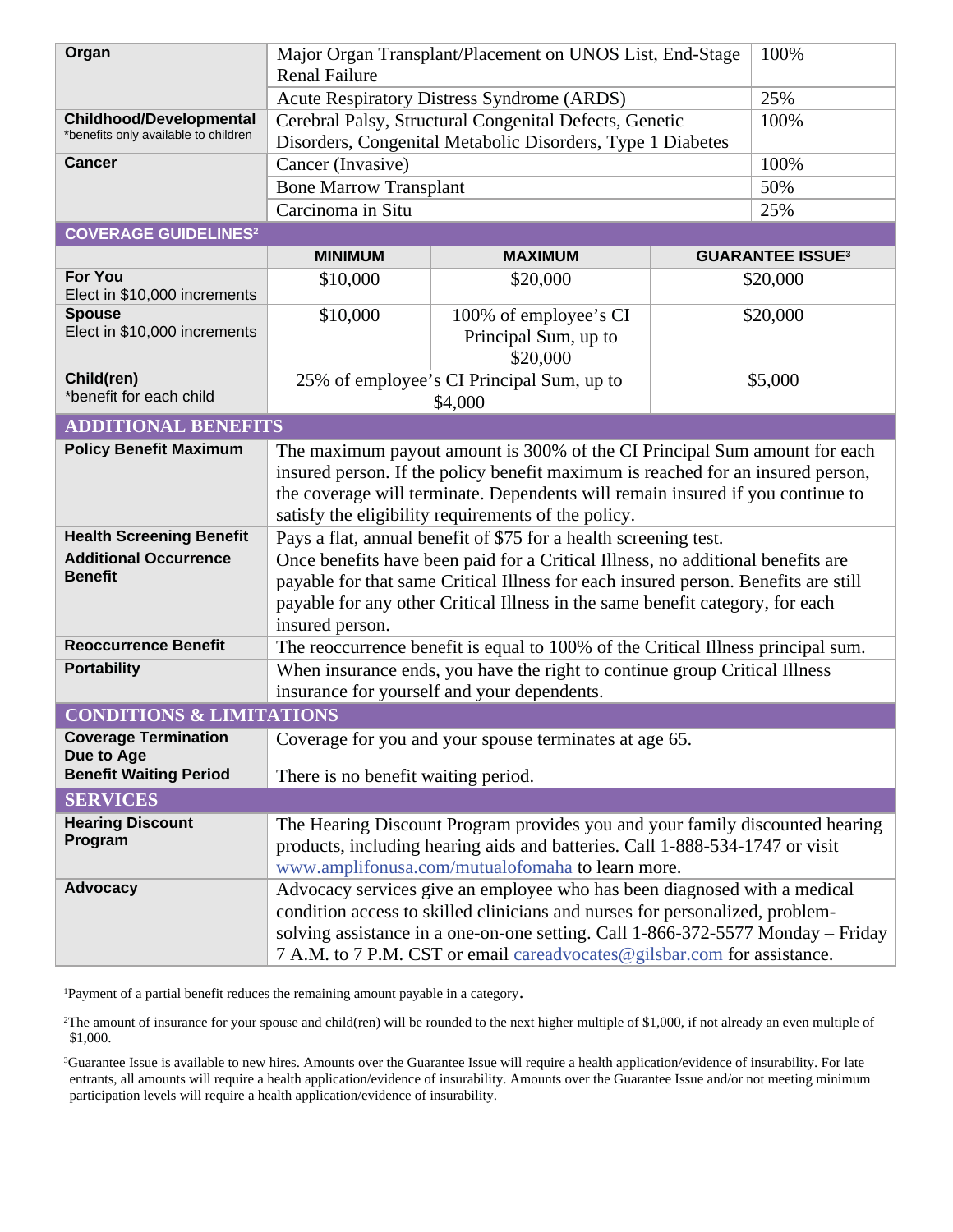## Voluntary Critical Illness Coverage Selection and Premium Calculation

Please note that the premium amounts presented below may vary slightly from the amounts provided on your enrollment form, due to rounding.

#### **To select your benefit amount and calculate your premium, do the following:**

- 1) Locate the benefit amount you want from the top row of the employee premium table. Your benefit amount must be in an increment of \$10,000. Refer to the Coverage Guidelines section for minimums and maximums, if needed.
- 2) Find your age bracket in the far left column.
- 3) Your premium amount is found in the box where the row (your age) and the column (benefit amount) intersect.
- 4) Enter the benefit and premium amounts into their respective areas in the Voluntary Critical Illness section of your enrollment form.

If the benefit amount you want to select is greater than any amount in the table below, select the benefit amount from the top row that when multiplied by another number results in the benefit amount you want to select. For example, if you want \$20,000 in coverage, you obtain your premium amount by multiplying the rate for \$10,000 times 2.

| <b>VOLUNTARY CRITICAL</b><br><b>ILLNESS EMPLOYEE OR SPOUSE</b><br><b>PREMIUM RATES</b><br>(24 PAYROLL DEDUCTIONS PER YEAR) |          |          |  |  |
|----------------------------------------------------------------------------------------------------------------------------|----------|----------|--|--|
| Age                                                                                                                        | \$10,000 | \$20,000 |  |  |
| $0 - 29$                                                                                                                   | \$2.00   | \$4.00   |  |  |
| $30 - 34$                                                                                                                  | \$2.70   | \$5.40   |  |  |
| $35 - 39$                                                                                                                  | \$3.70   | \$7.40   |  |  |
| 40 - 44                                                                                                                    | \$5.40   | \$10.80  |  |  |
| 45 - 49                                                                                                                    | \$7.80   | \$15.60  |  |  |
| $50 - 54$                                                                                                                  | \$10.90  | \$21.80  |  |  |
| $55 - 59$                                                                                                                  | \$15.20  | \$30.40  |  |  |
| 60 - 64                                                                                                                    | \$22.20  | \$44.40  |  |  |

Child dependent coverage is offered at no additional cost.

Follow the method described above to select a benefit amount and calculate premiums for optional dependent spouse coverage. **Your spouse's rate is based on your age,** so find your age bracket in the far left column of the Spouse Premium Table. Your spouse's premium amount is found in the box where the row (the age) and the column (benefit amount) intersect. Your spouse's benefit amount must be in an increment of \$10,000. Refer to the Coverage Guidelines section for minimums and maximums, if needed.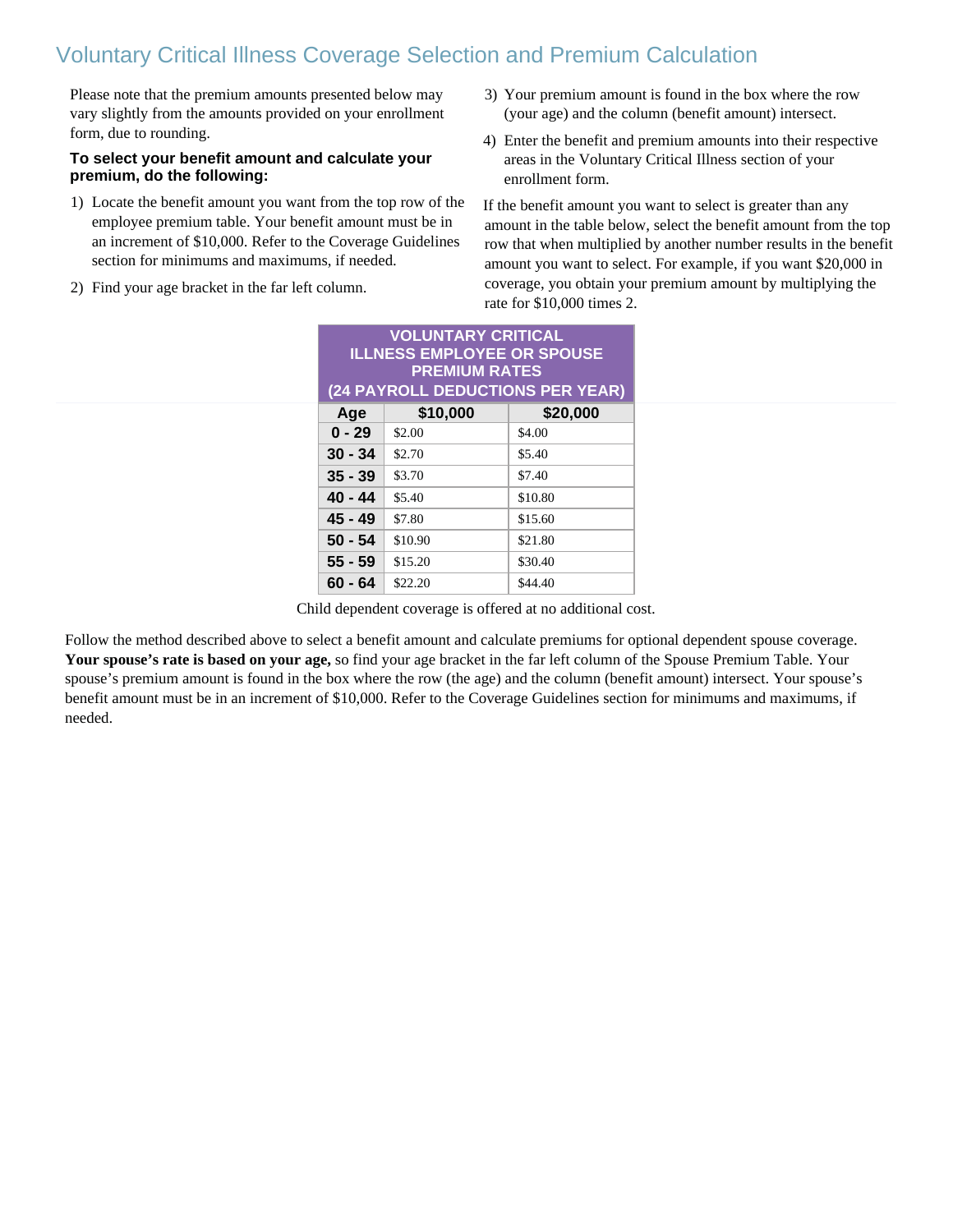# >Frequently Asked Questions

### Who is eligible for this insurance?

- You must be actively working (performing all normal duties of your job) at least 30 hours per week and be under age 65
- Your dependent(s) must be performing normal activities and not be confined (at home or in a hospital / care facility) and any child(ren) must be under age 26
- You and your dependent(s) must have major medical insurance, or basic hospital and basic medical insurance

#### Can I insure my domestic partner or civil union partner?

Any reference to "spouse" includes your domestic partner, civil union partner or equivalent, as recognized and allowed by applicable federal law, state law, or law of the country, city or local government in your jurisdiction of residence.

#### What is the additional occurrence benefit?

Once benefits have been paid for a Critical Illness, no additional benefits are payable for that same Critical Illness for each insured person. Benefits are still payable for any other Critical Illness in the same benefit category, for each insured person.

#### What is the reoccurrence benefit?

Once benefits have been paid for a Critical Illness, a reoccurrence benefit is payable one time for a subsequent diagnosis of the same Critical Illness, subject to certain conditions. The reoccurrence benefit is equal to 100% of the Critical Illness principal sum.

### When does this insurance end?

Coverage for you and your spouse terminates at age 65.

### Can I take this insurance with me if I change jobs / am no longer a member of this group?

In the event this insurance ends due to a change in your employment / membership status with the group, or for certain other reasons, you or your insured spouse have the right to continue this insurance under the Portability provision, subject to certain conditions.

#### Are there any limitations or exclusions?

#### The benefits payable are subject to the following:

- Your plan is subject to a pre-existing condition limitation. A pre-existing condition is one for which you have received medical treatment, consultation, care or services including diagnostic measures, or if you were prescribed or took prescription medications in the predetermined time frame prior to your effective date of coverage. The pre-existing condition under this plan is 12/12 which means any condition that you receive medical attention for in the 12 months prior to your effective date of coverage that results in a disability during the first 12 months of coverage, would not be covered.
- x Benefits are not payable for any Critical Illness that:
	- Is diagnosed prior to the effective date of insurance under the Policy for the Insured Person
	- Results, whether the insured person is sane or insane, from an intentionally self-inflicted injury or illness, suicide, or attempted suicide
	- Results from an act of declared or undeclared war or armed aggression
	- Is incurred while the insured person is on active duty or training in the Armed Forces, National Guard or Reserves of any state or country and for which any governmental body or its agencies are liable
	- Results from illegal activities, including participation in an illegal occupation

This information describes some of the features of the benefits plan. Benefits may not be available in all states. Please refer to the certificate booklet for a full explanation of the plan's benefits, exclusions, limitations and reductions. Should there be any discrepancy between the certificate booklet and this outline, the certificate booklet will prevail. Availability of benefits is subject to final acceptance and approval of the group application by the underwriting company. Critical Illness insurance and accidental death & dismemberment insurance are underwritten by United of Omaha Life Insurance Company, 3300 Mutual of Omaha Plaza, Omaha, NE 68175, 1-800-769-7159. United of Omaha Life Insurance Company is licensed nationwide, except in New York. Policy form number 7000GM-U-EZ 2010.